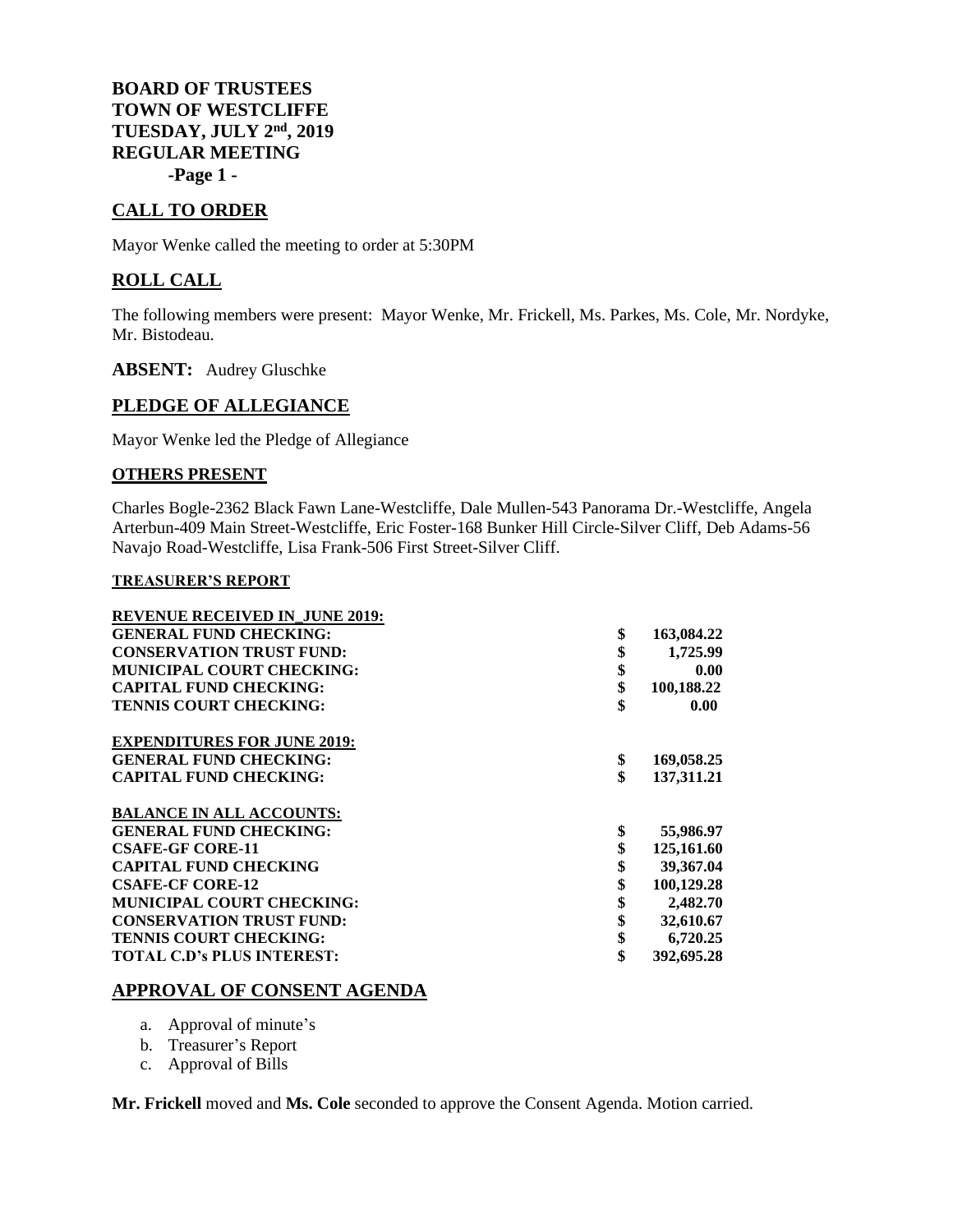**BOARD OF TRUSTEES TOWN OF WESTCLIFFE TUESDAY, JULY 2 nd, 2019 REGULAR MEETING -Page 2 –**

#### **OLD BUSINESS**

**None**

#### **NEW BUSINESS**

#### **a. Sheriff's Report 2 nd Quarter.**

 $2<sup>nd</sup>$  quarter Sheriff's Report has been rescheduled to August  $7<sup>th</sup>$ , 2019 meeting.

#### **b. Presentation for the Sangre Star Festival 2020-Debbie Adams.**

Ms. Adams gave a presentation to the board of trustees on Sangre Star Festival 2020.

# **c. Consideration of request to approve Ord. 5-2019 amending Title 6, Chapter 9, Section 11.**

This Ordinance is regarding the penalty (jail time) for the residential growing, cultivating and processing of marijuana. By amending this Ordinance, it would take out the penalty of jail time.

> **ACTION: Mr. Bistodeau** moved and **Ms. Parkes** seconded to approve Ord. 5-2019 amending Title 6, Chapter 9, Section 11. Motion carried.

## **d. Consideration of request to approve the 2018 Audit**

**ACTION: Ms. Cole** moved and **Mr. Frickell** seconded to approve the 2018 Audit. Motion carried.

#### **e. Consideration of selling the property at 305 Main Street.**

There will be a Special Meeting on July  $9<sup>th</sup>$ , 2019 at 5:30PM, to entertain how to sell the building at 305 Main and to establish asking price. Bids will be solicited from Westcliffe Realtors, if Eric Foster doesn't purchase the building. Attorney Printz will write up the Real Estate Contract and sale. Mr. Foster talked about having the building as the Veteran's VSO office, or a Chaplin living quarter and counseling for Eagle Summit Ranch. Mr. Foster will speak with Mr. Dave Roever who owns Eagle Summit Ranch along with Roever Foundation.

#### **f. Consideration of how to dispose of old laptops.**

Some of the staff would like to purchase the old laptops. The board of trustees decided to sell the old laptops to the staff for \$50.00 each. Mr. Carter would like one (1), Town Clerk Reissix (6), Mr. Printz-one (1), Mr. Bistodeau-one (1), Mr. Nordyke-one (1), Deputy Clerk Jennings-one (1).

#### **g. Reschedule August meeting.**

August  $6<sup>th</sup>$  board of trustees meeting will be rescheduled to August  $7<sup>th</sup>$ , due to the Law Enforcement, National Night Out.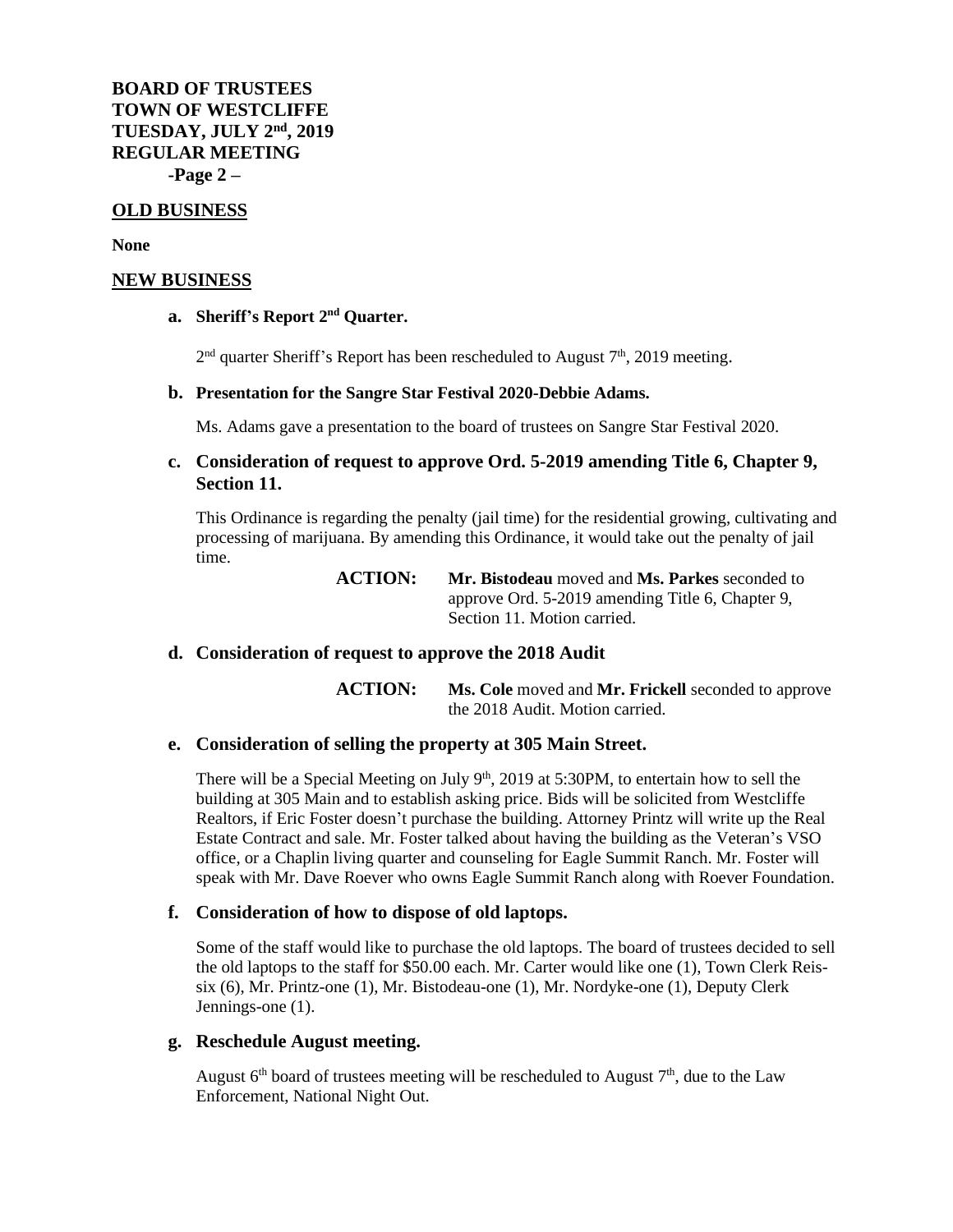**BOARD OF TRUSTEES TOWN OF WESTCLIFFE TUESDAY, JULY 2 nd, 2019 REGULAR MEETING -Page 3 -**

## **NEW BUSINESS CONTINUED**

## **h. Consideration of request to renew a Certificate of Deposit at First State Bank of Colorado.**

At the last board of trustees meeting Clerk Reis recommended to place this C.D.in CSafe because the town gets more interest. The rest of the C.D.'s is due November 2019 and will be discussed during the budget process.

## **i. Consideration of appointing 2 representatives the five County Internet Strategic Planning.**

Mr. Bogle spoke to the board about creating a plan for broadband in Custer County. The cost would be \$1,570.40 divided 4 ways, which each entity would pay \$392.60 for a five (5) year plan. Ms. Cole and Mayor Wenke will be the representatives from Westcliffe. There will be at least one (1) Community meeting somewhere here in Westcliffe or Silver Cliff. The check for the Town of Westcliffe portion will go to UACOG, who is the managers.

> **ACTION: Ms. Parkes** moved and **Ms. Cole** seconded to join the five county Internet Strategic Planning with two (2) representatives for the cost of \$392.60. Motion carried.

#### **j. Staff Quarterly goals report.**

Moved until August.

## **k. Executive Session for the purpose of receiving legal advice under C.R.S. Section 24-6-402(4)(b).**

**ACTION: Mr. Bistodeau** moved and **Mr. Nordyke** seconded to adjourn regular session and move into executive session allowed by CRS 24-6-402(4)(b), for purpose of receiving legal advice under C.R.S. Section 24-6-402(4)(b). Motion carried.

Mayor Wenke stated a motion has been made to adjourn into Executive Session for purpose of receiving legal under C.R.S. Section 24-

#### **EXECUTIVE SESSION**

At 6:20 P.M., the Regular Meeting was recessed. The Executive Session was convened at 6:23PM

**ACTION: Mr. Bistodeau** moved and **Ms. Parkes** seconded to move the Certificate of Deposit at First State Bank of Colorado to CSafe which matures on July  $8<sup>th</sup>$ , 2019. Motion carried.